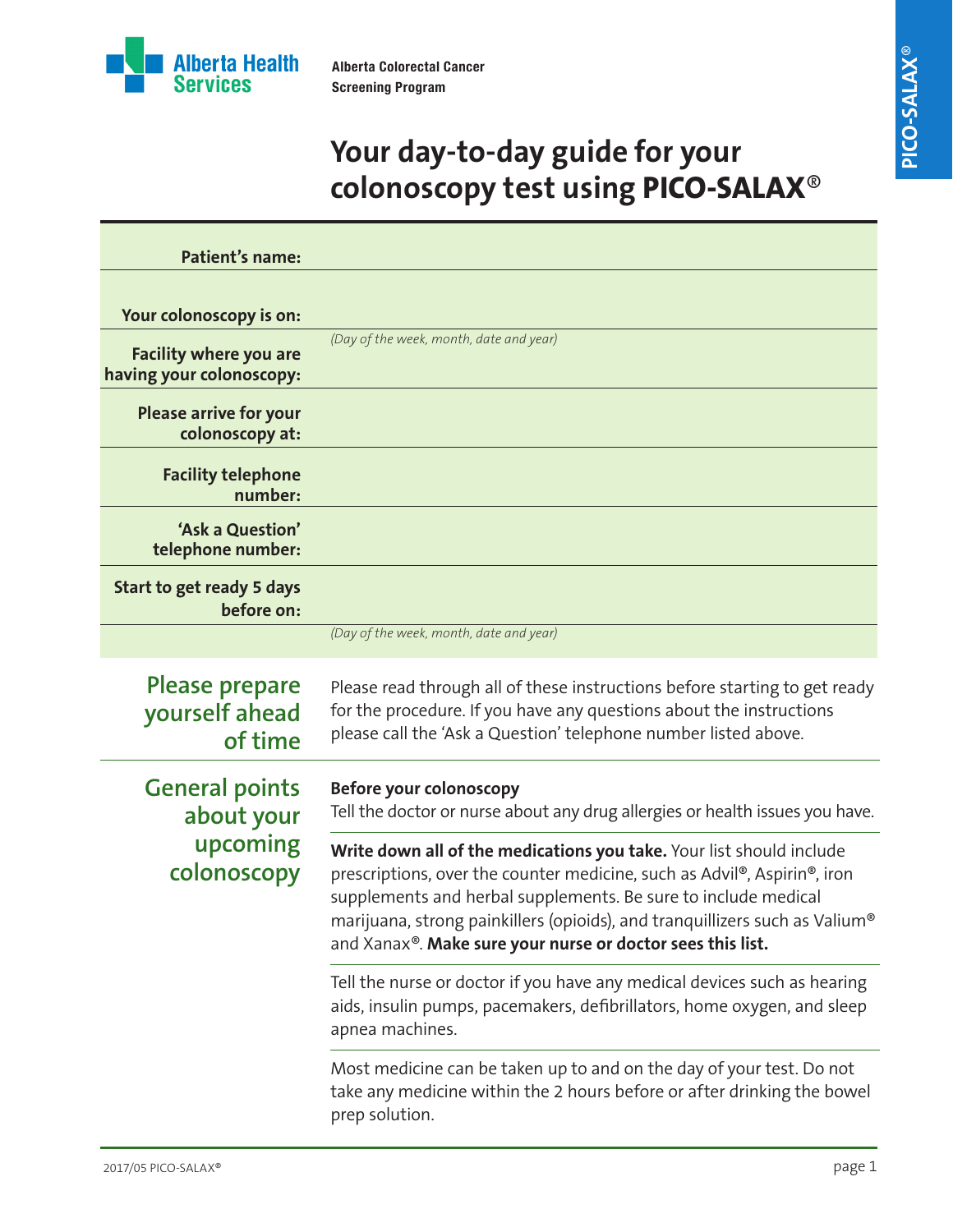

|                                                                | Diabetic pills and or insulin, blood thinners, and antithrombotics (e.g.,<br>Coumadin®, Plavix®, Pradaxa® and Xarelto®) are examples of medicines<br>that might need to be adjusted or stopped.                                                                                                                                                                                        |
|----------------------------------------------------------------|----------------------------------------------------------------------------------------------------------------------------------------------------------------------------------------------------------------------------------------------------------------------------------------------------------------------------------------------------------------------------------------|
|                                                                | If you take these medicines talk to the nurse or doctor before your test.<br>They will tell you if you need to stop or adjust any medicine before your<br>test.                                                                                                                                                                                                                        |
|                                                                | If you start a new medicine between your pre-colonoscopy visit and<br>the date of your colonoscopy, it may make it unsafe for the test to be<br>done. Call the 'Ask a Question' telephone number listed on the first<br>page before the day of your test to make sure it is OK to take.                                                                                                |
| <b>Make arrangements</b><br>for getting home<br>after the test | You may choose whether or not you want to have sedation.<br>Colonoscopies can be comfortable without medicine to help you relax<br>(sedation). Some people can get cramps (pain). Many people do choose<br>to have sedation for the procedure.                                                                                                                                         |
|                                                                | . If you do not want sedation, talk to your nurse or doctor on the day of<br>your test. Make plans to have someone drive you home after the test,<br>in case you end up asking for sedation so you can be more comfortable.                                                                                                                                                            |
|                                                                | • If you have sedation, you may not drive for at least 8 hours after you<br>were given sedation. Sedation might make you sleepy. A responsible<br>adult is required to take you home after the test. The driver will need<br>to come into the department where you are having your colonoscopy<br>done to pick you up. Do not drive, or take a taxi or bus by yourself to<br>get home. |
|                                                                | It is important for you to let your driver know the following<br>information when arranging your ride home.<br>The adult going home with you will need to be in the facility<br>hours after the time you were told to arrive.<br><b>OR</b><br>A staff member from the facility will call your driver after your test to<br>let them know when you are ready to go home.                |
|                                                                | • If you don't have plans for someone to go home with you, you can either<br>reschedule your test by calling the 'Ask a Question' telephone number<br>listed on the first page or choose to have the test without sedation.                                                                                                                                                            |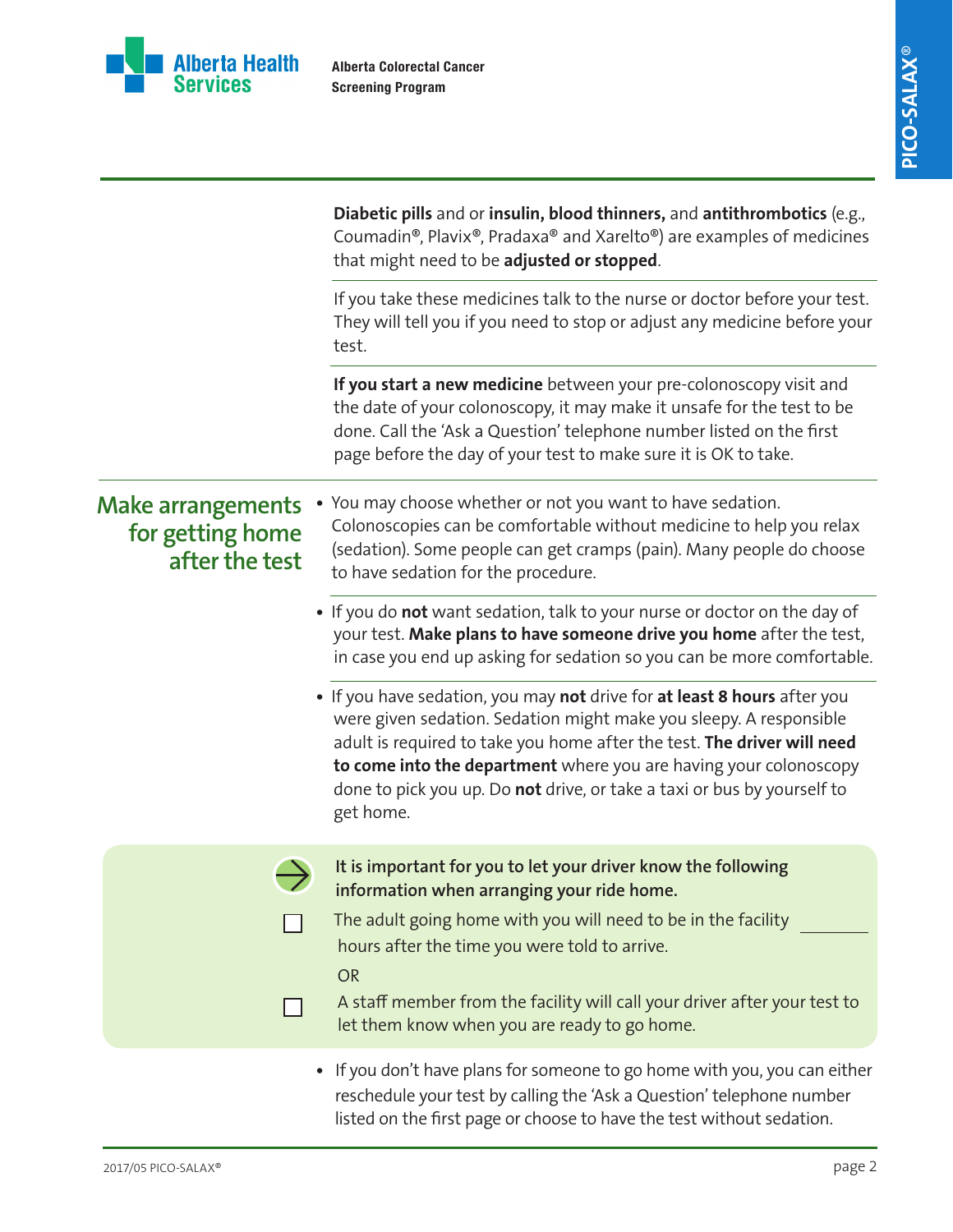

### **Preparing your bowel**

The most important thing you can do for your colonoscopy to be a success is to have your bowel prepared properly. The colon must be cleaned out so that the bowel wall and any polyps or growths can be seen. If the bowel is not cleaned out, polyps or other growths might not be seen. Then the test will have to be done again.

The bowel is prepared by drinking a bowel preparation (prep) solution that is a very strong laxative. Drinking it will cause you to have loose and watery stool (diarrhea). **Be sure to drink plenty of clear fluids as well as the bowel prep solution**, so that your body doesn't lose a lot of water and become dehydrated.

If you need to travel more than 2 hours to get to the facility ask about having your appointment later in the day.



Only buy the bowel prep solution you were told to buy. **Do not** substitute or mix different laxatives. Only follow the instructions given to you by the facility, **not** the manufacturer's instructions.

## **No later than 5 days before your test**

#### **Buy at a pharmacy or drugstore:**

- **•** One box of PICO-SALAX® (Each box has two packets in it)
- **•** Four-5 mg tablets of bisacodyl (e.g., Dulcolax®)
- **•** Clear fluids such as Gatorade® or clear broth. **Do not** drink anything that is red, purple or blue. **Do not drink only water**. Read page 5 for a list of what you can drink.
- **•** You may want to get baby wipes and or barrier cream for any soreness you get from repeated trips to the bathroom.
- **•** PICO-SALAX® and bisacodyl do not require a prescription, but you will have to ask the pharmacist for it.

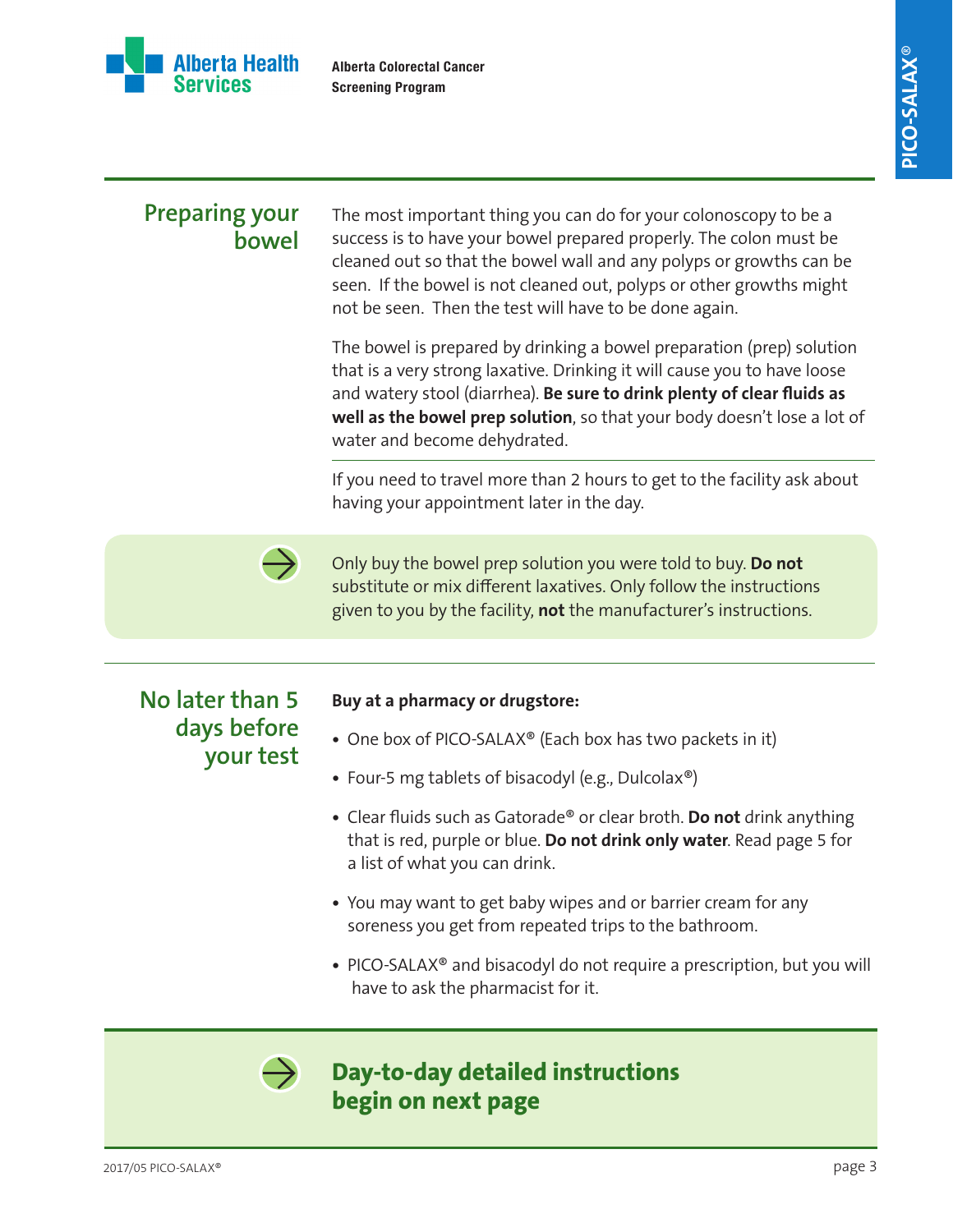

| 5 days<br>before your test | If you take iron tablets or fibre supplements (e.g., Metamucil®)<br>stop taking them today.<br>If you need to reschedule your test, please call the 'Ask a<br>Question' telephone number listed on the first page as soon as<br>possible to let them know. |
|----------------------------|------------------------------------------------------------------------------------------------------------------------------------------------------------------------------------------------------------------------------------------------------------|
|                            |                                                                                                                                                                                                                                                            |

# **4 days before your test**

**Please start eating low-fibre foods** and keep eating them until 1 day before your colonoscopy test.

#### **Low-fibre foods that are OK to eat:**

- Cooked or steamed vegetables.
- White bread, white pasta and white rice.
- Canned fruit.
- Dairy products like plain yogurt or cheese.
- Eggs.
- Chicken, beef, pork, fish, tofu, or smooth nut butters.



#### **Do not eat**

- Nuts and seeds.
- Popcorn.
- Oatmeal.
- Dried fruit.
- Raw fruits and vegetables.
- Beans, lentils, and quinoa.
- Whole wheat or high fibre bread.
- Whole wheat or whole grain cereal or pasta.

| 3 days<br>before your test | • Keep eating the low-fibre diet.<br>• At 8 pm take 2 tablets of bisacodyl (e.g., Dulcolax®) with water. Do<br>not crush or chew the tablets. Do not take any antacids (e.g., Pepto-<br>Bismol®, Zantac®, Tums®) within 1 hour of taking the bisacodyl<br>tablets.<br>You might not have a bowel movement after taking the tablets. |
|----------------------------|-------------------------------------------------------------------------------------------------------------------------------------------------------------------------------------------------------------------------------------------------------------------------------------------------------------------------------------|
| 2 days<br>before your test | • Keep eating the low-fibre diet.<br>• Same as the previous day: at 8 pm take 2 tablets of bisacodyl (e.g.,<br>Dulcolax <sup>®</sup> ).                                                                                                                                                                                             |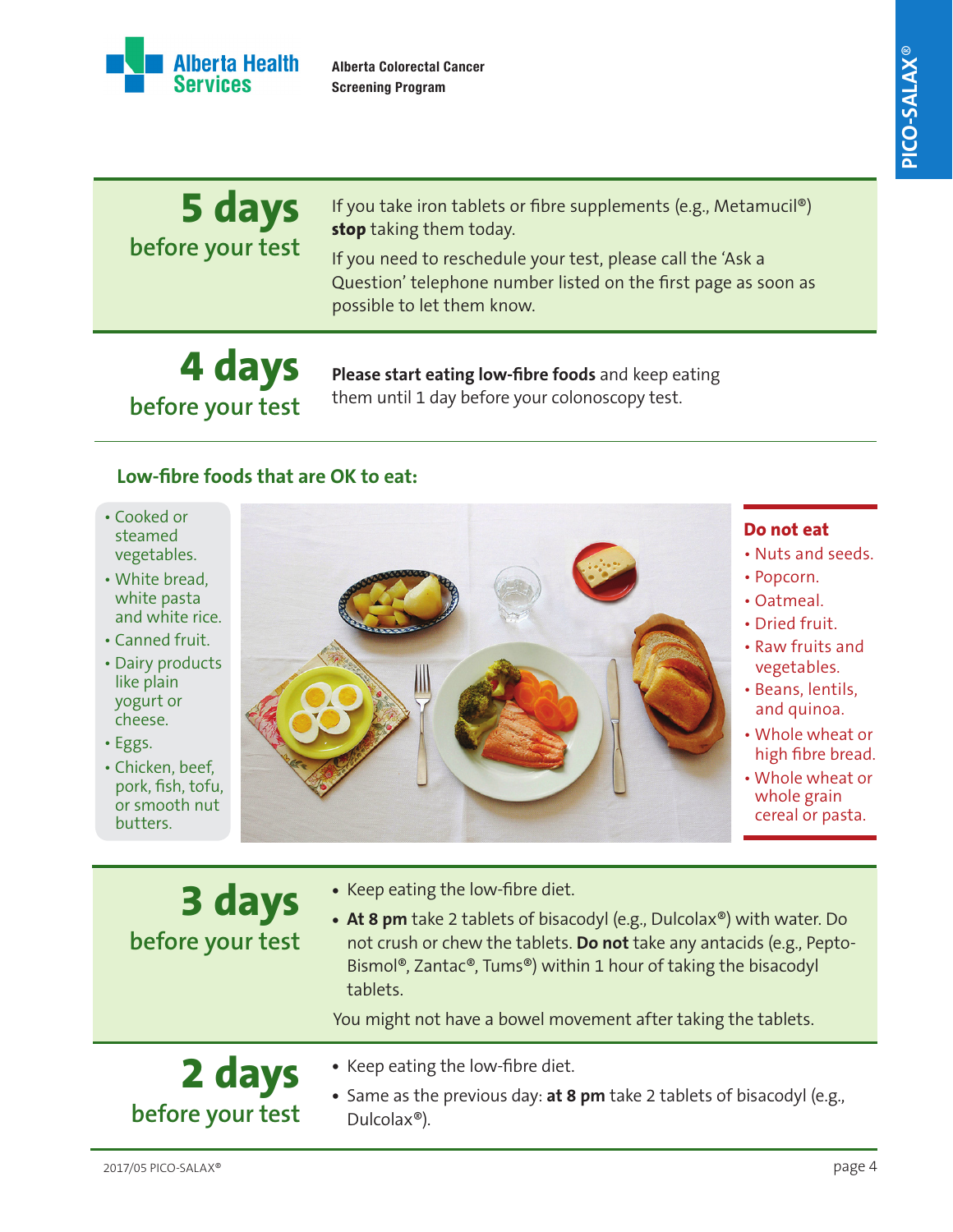

# **1 day before your test**

| Before 10 am               | Eat a light breakfast such as plain toast, clear juice, tea, or coffee.<br>Do not use milk or milk substitutes like Coffee-mate® in your tea or<br>coffee. Do not drink milk or milk products.                                                                                                                                                                                                                                                                                                                                                          |
|----------------------------|---------------------------------------------------------------------------------------------------------------------------------------------------------------------------------------------------------------------------------------------------------------------------------------------------------------------------------------------------------------------------------------------------------------------------------------------------------------------------------------------------------------------------------------------------------|
| After breakfast            | • Do not eat any solid food until after your colonoscopy is completed.<br><b>Drink only clear fluids</b> up until 2 hours before you are asked to<br>$\bullet$<br>arrive at the facility. It is important to drink clear fluids before and<br>after you have finished the bowel prep solution so that you do not<br>become dehydrated. If you get dehydrated you may become weak,<br>dizzy or light headed. This could make you faint or fall.<br>• If you can, have an adult in your home with you while you are<br>preparing your bowel for the test. |
| Please <b>do not</b> drink | • Red, purple, or blue fluids                                                                                                                                                                                                                                                                                                                                                                                                                                                                                                                           |

#### *a*, purple,

- **•** Milk products or substitutes such as soy, almond, or goat's milk
- **•** Meal replacements like Boost® or Ensure®
- Alcohol

## **Clear fluids that are OK to drink**

Iced tea, tea or coffee without milk or milk substitutes like Coffee-mate® Clear pulp-free fruit juices like apple, white grape, white cranberry or lemonade Sports drinks: Jell-O®, Gatorade®, Powerade® Clear broth or juice popsicles bouillon Kool-Aid® ginger ale, Sprite®, 7-Up®, water, and coconut water



*Things to do "1 day before your test" continue on next page*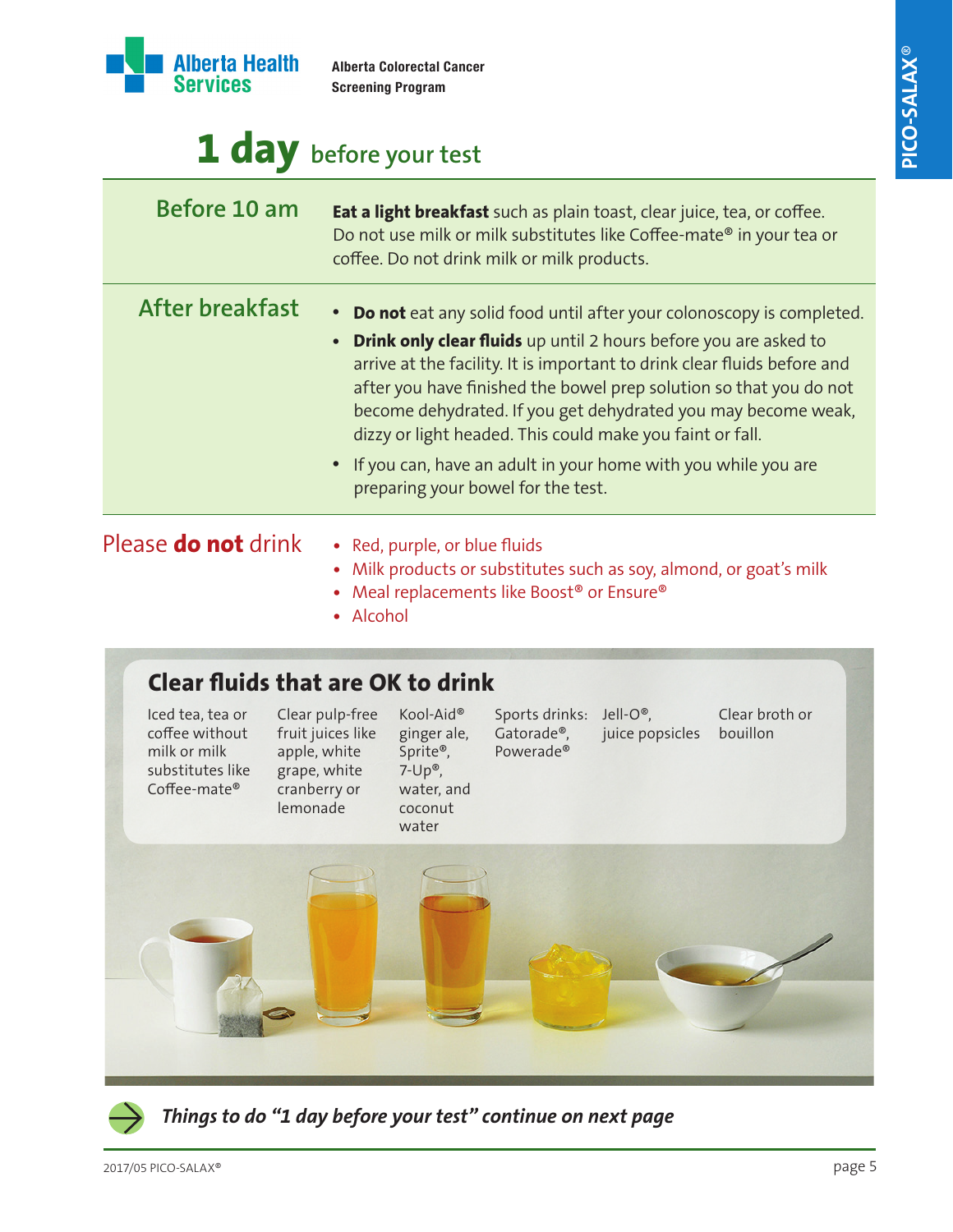

## *Continues from previous page: 1 day before your test*

| <b>Note</b>                                        | If your test is in the afternoon you may have a light snack such<br>as a piece of toast or Melba toast 24 hours before the time you<br>were told to be at the facility. For example, if you have been told<br>to arrive at 2 pm on Thursday you may have a light snack at 2 pm<br>on Wednesday (the day before your test). Do not eat any solid food<br>between your breakfast and this light snack. After your snack do not<br>eat any solid food until your colonoscopy is done. |   |                                                                                                                                     |   |   |
|----------------------------------------------------|------------------------------------------------------------------------------------------------------------------------------------------------------------------------------------------------------------------------------------------------------------------------------------------------------------------------------------------------------------------------------------------------------------------------------------------------------------------------------------|---|-------------------------------------------------------------------------------------------------------------------------------------|---|---|
| <b>Throughout</b><br>the day                       | Keep drinking clear fluids before and after drinking the solution so<br>that you do not become dehydrated.                                                                                                                                                                                                                                                                                                                                                                         |   |                                                                                                                                     |   |   |
| At 8 pm                                            | Drink the first packet of PICO-SALAX®. Empty the contents of 1<br>packet into a glass of 250 mL (8 ounces) of cold water. Stir 2 to 3<br>minutes until the powder is completely dissolved. You will drink<br>the second packet tomorrow.                                                                                                                                                                                                                                           |   |                                                                                                                                     |   |   |
|                                                    | • Very rarely, the mixture may heat up after mixing with water. If it<br>does, let it cool before you drink it. Go to page 10 for tips to make<br>drinking the solution easier.                                                                                                                                                                                                                                                                                                    |   |                                                                                                                                     |   |   |
|                                                    | • Make sure you are near a toilet once you start drinking the bowel<br>prep solution. It can start working within 1 to 4 hours. You can<br>expect to have diarrhea or watery stools.                                                                                                                                                                                                                                                                                               |   |                                                                                                                                     |   |   |
| After taking the<br>first packet of<br>PICO-SALAX® | You must drink 2 litres (eight 250 mL glasses) of clear fluids<br>$\bullet$<br>within 3 hours after you have finished taking the PICO-SALAX®<br>solution. This will replace the fluids you lose after the bowel prep<br>solution starts working. Drink 1 glass (250 mL) every 15 to 20<br>minutes.                                                                                                                                                                                 |   |                                                                                                                                     |   |   |
|                                                    |                                                                                                                                                                                                                                                                                                                                                                                                                                                                                    |   | Keep track of the fluid you are drinking after the first packet by<br>checking off each 250 mL (8 ounces) glass after you drink it. |   |   |
| $\overline{2}$<br>1                                | 3                                                                                                                                                                                                                                                                                                                                                                                                                                                                                  | 4 | 5                                                                                                                                   | 6 | 8 |
|                                                    |                                                                                                                                                                                                                                                                                                                                                                                                                                                                                    |   |                                                                                                                                     |   |   |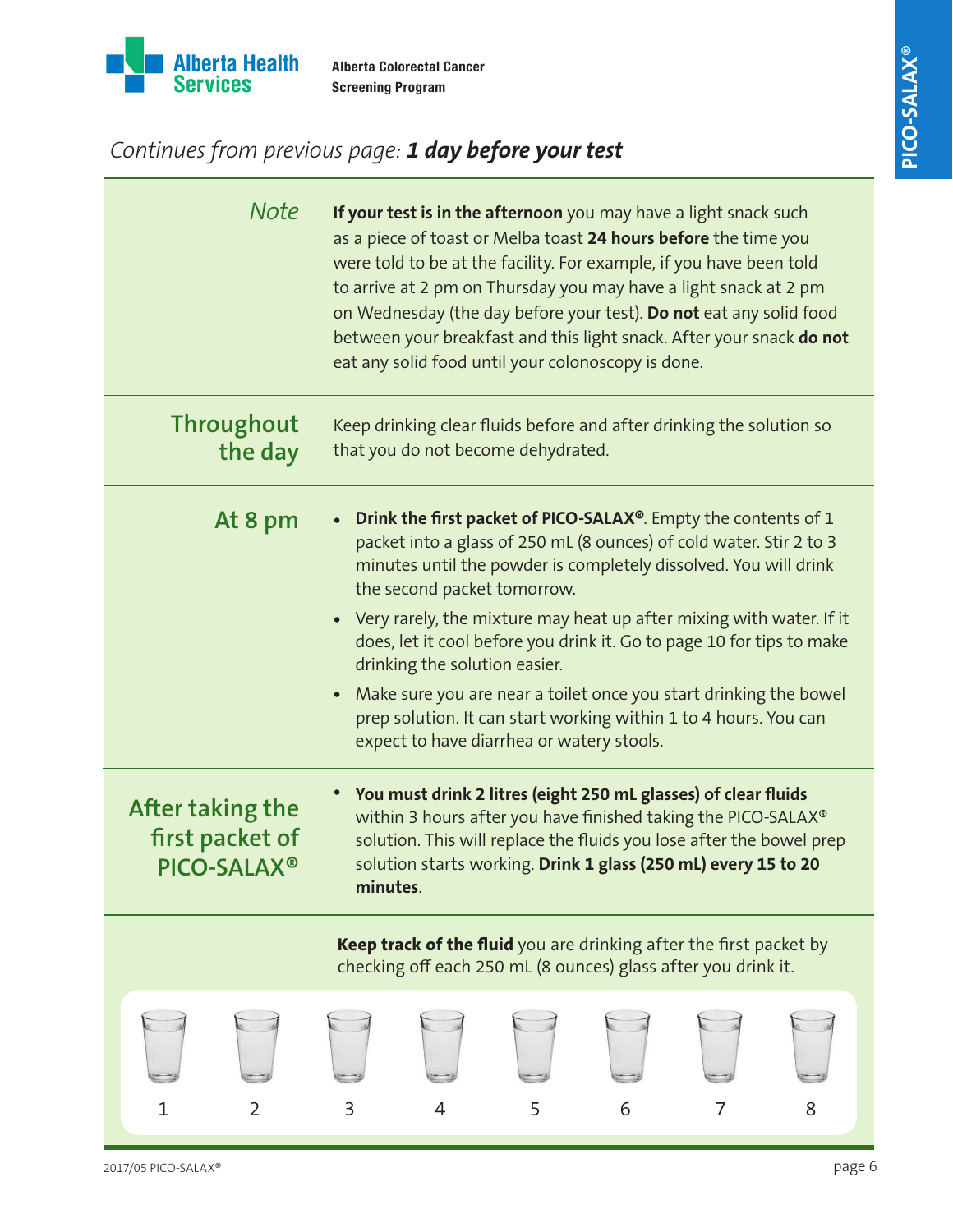

# **The day of your test**

**Do not eat anything**

**5 hours before the time you were told to be at the facility** **•** Drink the second packet of PICO-SALAX®. Depending on the time you need to arrive for your test, you might have to get up early to do this. For example, if you were told to come at 10 am, start drinking the solution at 5 am. Same as the day before, empty contents of the second packet into a glass of 250 mL (8 ounces) of cold water. Stir 2 to 3 minutes until completely dissolved. Remember to drink it when it is cool.

Write the time you need to **start drinking** the bowel prep solution: *Today at* 

- You must **drink 2 litres (eight 250 mL glasses) of clear fluids within • 3 hours** after drinking the PICO-SALAX® so that you don't become dehydrated.
- Keep track of the fluid you are drinking after the second packet by checking off each 250 mL glass after you drink it. Remember to **drink 1 glass every 15 to 20 minutes.**



## **Check your stool**

When the second packet of PICO SALAX® starts to work, your stool should be liquid. It should be yellow and clear, like urine. If it does not look like this, call the 'Ask a Question' telephone number listed on the first page as they may give you further instructions.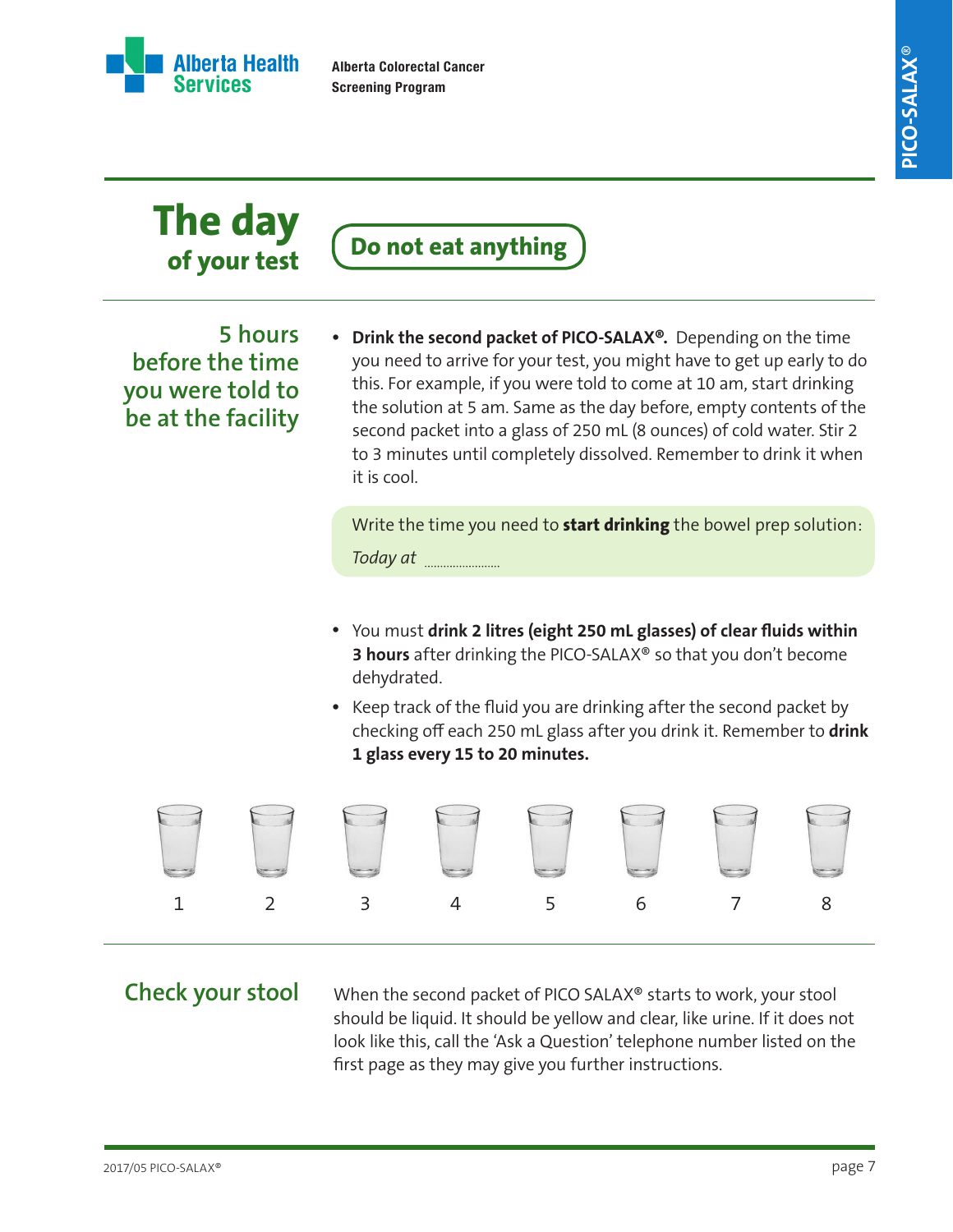

#### **2 hours before the time you were told to be at the facility** • Please bring your Alberta Healthcare Card and picture identification like a driver's license. • Bring any medication you were told to bring with you like an inhaler or insulin. Leave all valuables at home like credit cards, money, and jewelry. **• Before you go to the facility Stop drinking** anything 2 hours before the time you were told to be at the facility. If you have to take any prescription medicine within the 2 hours before arriving at the facility, you can take it with a sip of water, unless you have been told something different. Write the time you need to **stop drinking**: *Today at*  Please be at the reception desk at the time written on the first page **•** of these instructions. You should plan to be at the facility for about 2 to 3 hours. Do not **•** make plans for the rest of the day in case your test is delayed. Your patience is appreciated as sometimes these delays are unexpected. A nurse will take you into another area, where you will change into **•** a hospital gown. The nurse will review the medicine you take, any allergies you have, and check your blood pressure and pulse. • If you have questions about your colonoscopy ask the nurse or doctor before your procedure. An intravenous (IV) will be started in a vein in your hand or arm. **•** • If you are having sedation medicine it will be given through the IV. The colonoscopy is done by your doctor and usually takes 20 to 45 **•** minutes. **When you arrive for your colonoscopy**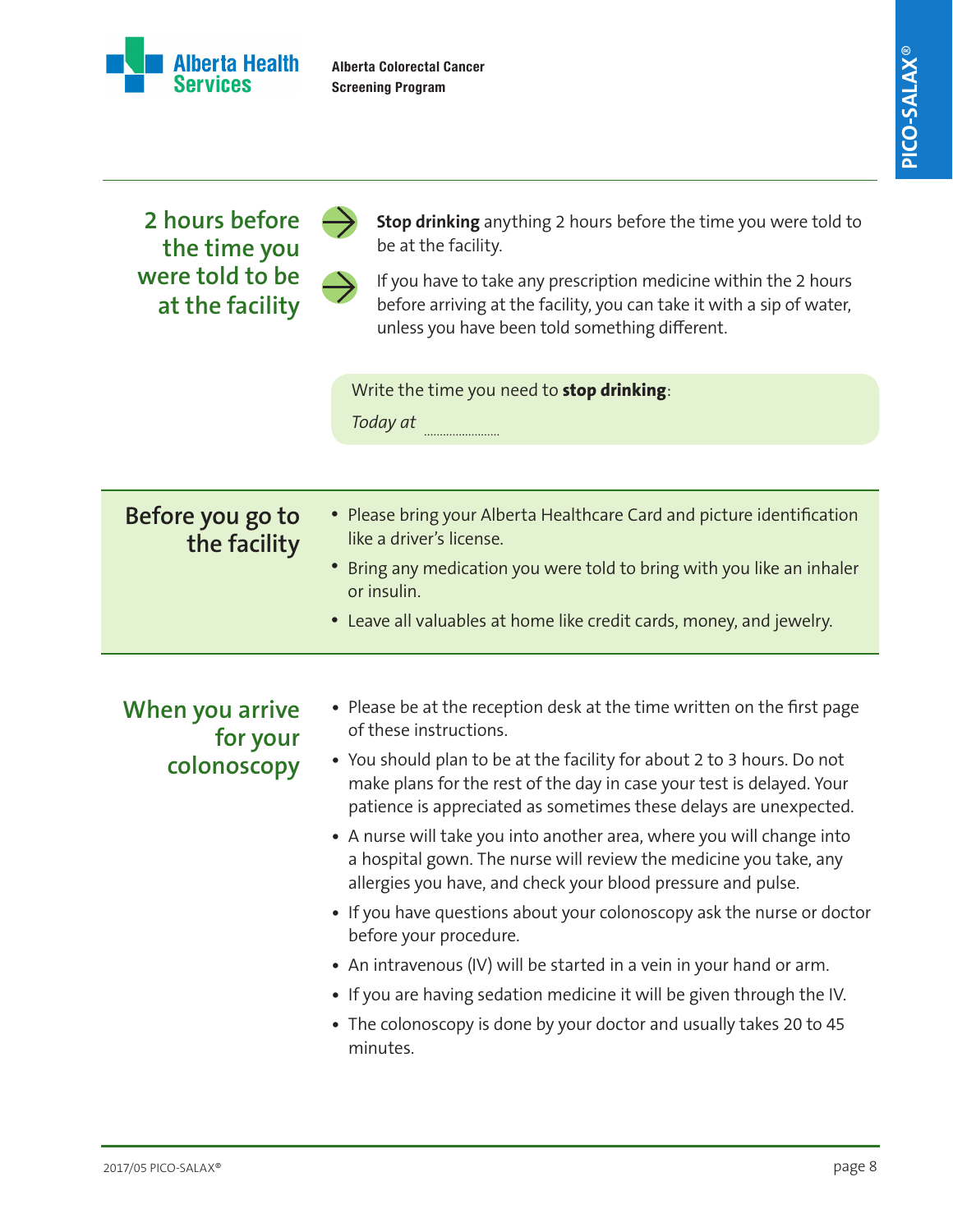



| After the test | • The results of your colonoscopy will be reviewed with you after your<br>test. If no polyps are found you will be told when to have your next<br>screening test.                                                                                                                                                                                        |  |  |  |  |
|----------------|----------------------------------------------------------------------------------------------------------------------------------------------------------------------------------------------------------------------------------------------------------------------------------------------------------------------------------------------------------|--|--|--|--|
|                | • If polyps are found it is important that you make an appointment<br>with your family doctor to review the results and find out what<br>follow up is needed.                                                                                                                                                                                            |  |  |  |  |
|                | • You will be given colonoscopy discharge instructions after your<br>procedure.                                                                                                                                                                                                                                                                          |  |  |  |  |
| At home        | • You can go back to work the next day.                                                                                                                                                                                                                                                                                                                  |  |  |  |  |
|                | • You can start to eat your normal diet after the colonoscopy.<br>• It is not a good idea to plan air travel or long-distance travel within<br>2 weeks of your colonoscopy. You may not be covered by your travel<br>insurance if you have a complication from your colonoscopy and<br>are out of the province or country. Please check with your travel |  |  |  |  |

insurance provider.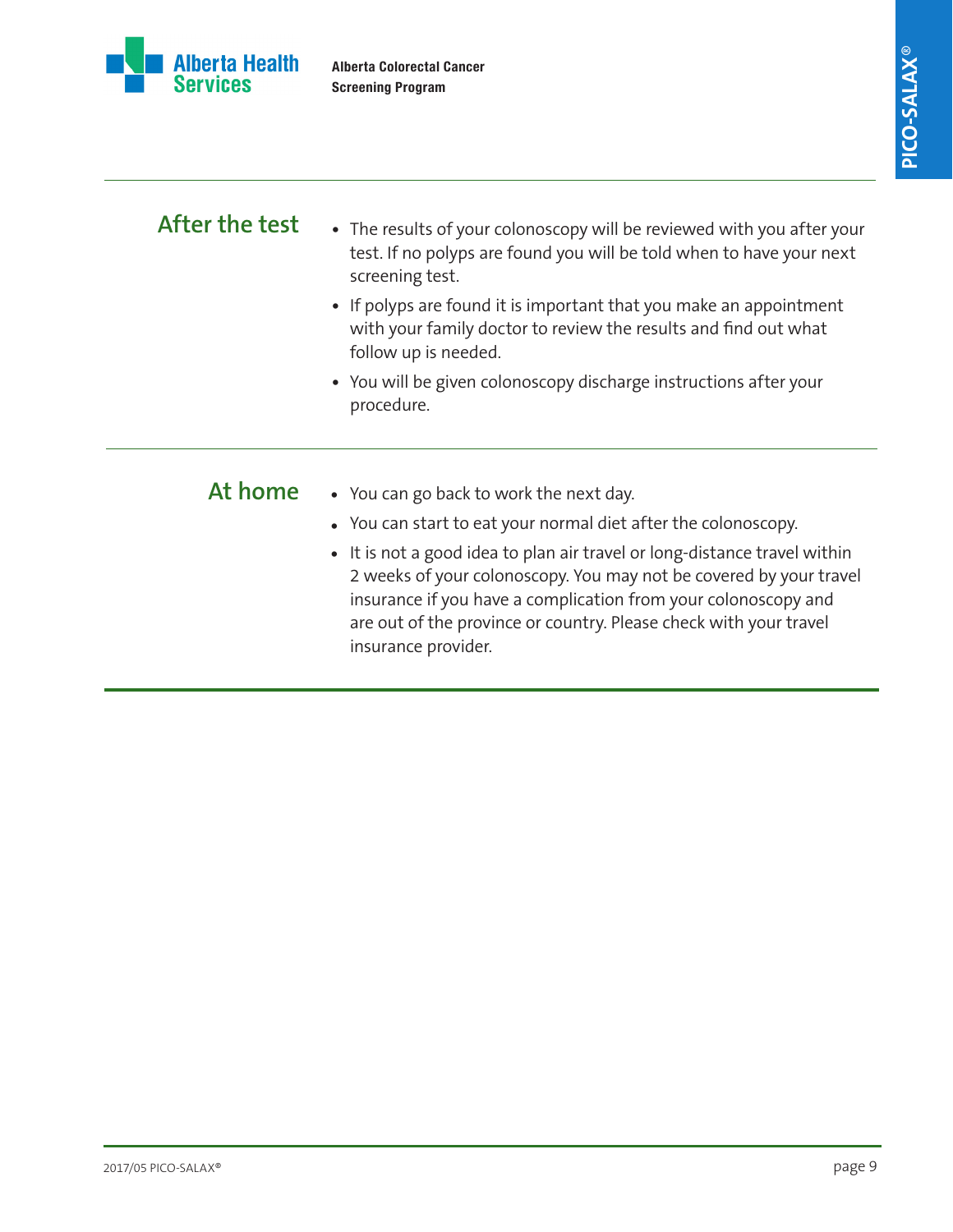

## **Notes about drinking PICO-SALAX**®

## **Tips to make drinking the solution easier** The bowel prep solution may taste salty or unpleasant. It may help to: **•** drink the solution using a straw placed far back in your mouth. **•** suck on a light-coloured hard candy or sucker, or a menthol lozenge just before or just after you drink the solution. Do not suck on anything red, purple, or blue. **•** rinse your mouth with water or mouthwash after drinking the solution, or brush your teeth. **•** sip on liquids with a strong taste, like Powerade® or Gatorade® after drinking the solution. Do not drink anything red, purple or blue. **It is very important to keep drinking the bowel prep solution** even if you feel sick to your stomach. If you feel sick, it may help to: **•** drink the solution slowly. **•** stop drinking the solution for 30 minutes to let the feeling ease and then start drinking again. **•** drink ginger ale. **•** take anti-nausea medicine like Gravol®. You can buy it at a drugstore, but you might have to ask the pharmacist for it. Take 25 to 50 mg every 4 to 6 hours as needed. If you try these suggestions and you do not feel any better, call the 'Ask a Question' telephone number listed on the first page.

**Severe reactions can happen, but it is rare**

#### **Call 911** if you:

- have vomiting that will not stop
- **•** feel like fainting
- have swelling or hives (itchy red patches on your skin)
- **•** have very bad pain in your abdomen

For 24/7 nurse advice or general health information, call **Health Link at 811**.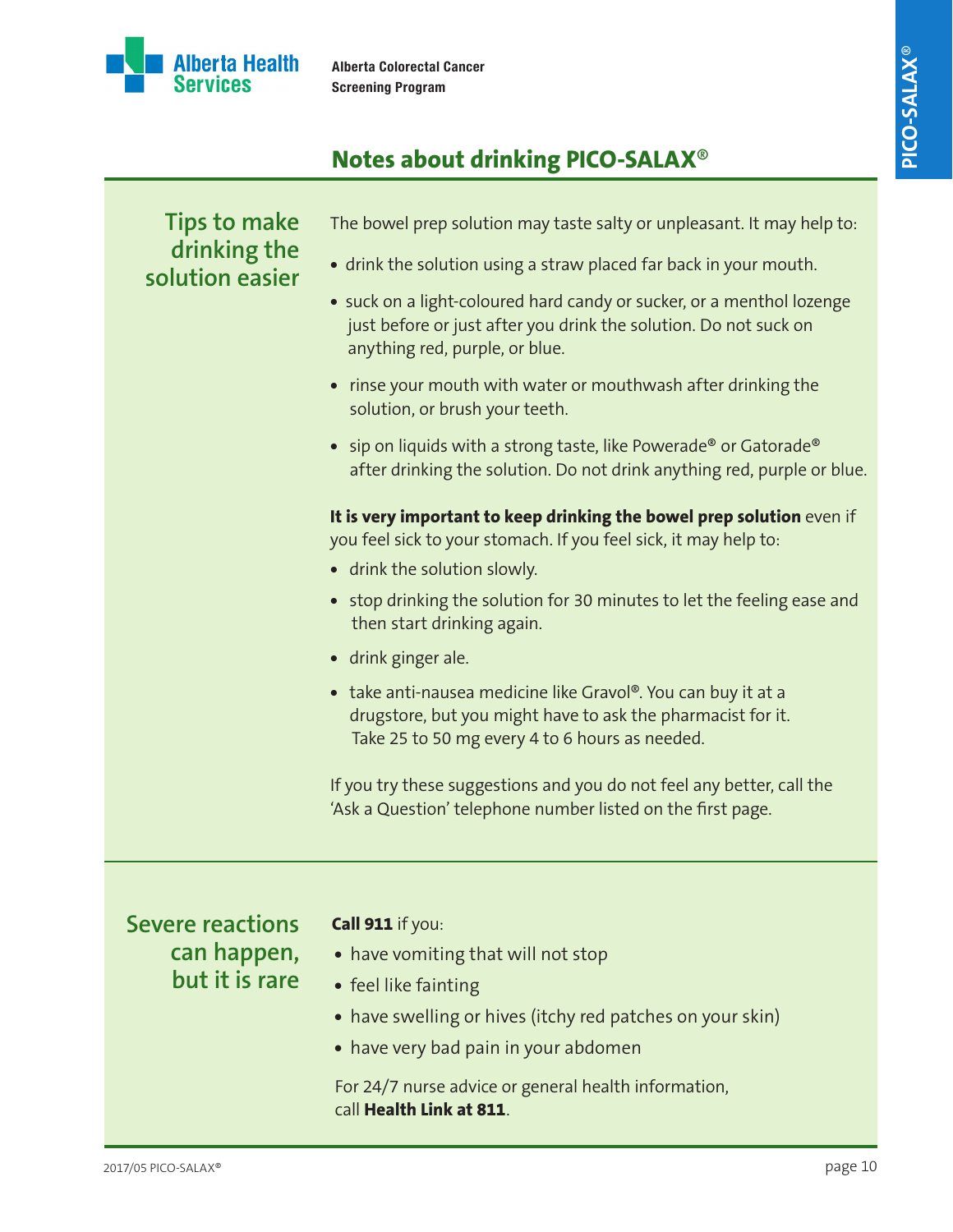

| <b>Summary</b>                                                                              | Read all instructions before starting to get ready for the procedure                                                                                                                                                                                                                                                                                                                                                      |                                                                                                                                                                                                                                                                                                                                                 |                                                                                                                                                                                                                                                                                                  |  |  |  |
|---------------------------------------------------------------------------------------------|---------------------------------------------------------------------------------------------------------------------------------------------------------------------------------------------------------------------------------------------------------------------------------------------------------------------------------------------------------------------------------------------------------------------------|-------------------------------------------------------------------------------------------------------------------------------------------------------------------------------------------------------------------------------------------------------------------------------------------------------------------------------------------------|--------------------------------------------------------------------------------------------------------------------------------------------------------------------------------------------------------------------------------------------------------------------------------------------------|--|--|--|
|                                                                                             | <b>Eating</b>                                                                                                                                                                                                                                                                                                                                                                                                             | <b>Drinking</b>                                                                                                                                                                                                                                                                                                                                 | <b>Medications</b>                                                                                                                                                                                                                                                                               |  |  |  |
| 5 days before<br>your test                                                                  | No restrictions                                                                                                                                                                                                                                                                                                                                                                                                           | No restrictions                                                                                                                                                                                                                                                                                                                                 | <b>Stop taking iron tablets</b><br>or fibre supplements like<br>Metamucil <sup>®</sup>                                                                                                                                                                                                           |  |  |  |
| 4 days before<br>your test                                                                  | <b>Eat low-fibre foods:</b><br>• cooked vegetables<br>• canned fruit<br>• white bread, white pasta<br>and white rice<br>· dairy products<br>• beef, chicken, fish, pork, eggs,<br>tofu, or smooth nut butters<br>Do not eat:<br>nuts, popcorn, seeds, oats,<br>dried fruit, raw fruits or<br>vegetables, beans, lentils and<br>quinoa, whole wheat or high<br>fibre bread, whole wheat or<br>whole grain cereal or pasta. | No restrictions                                                                                                                                                                                                                                                                                                                                 |                                                                                                                                                                                                                                                                                                  |  |  |  |
| 3 days before                                                                               | Same food as above                                                                                                                                                                                                                                                                                                                                                                                                        | No restrictions                                                                                                                                                                                                                                                                                                                                 | At 8 pm take 2 tablets of<br>bisacodyl (e.g., Dulcolax)                                                                                                                                                                                                                                          |  |  |  |
| 2 days before                                                                               | Same food as above                                                                                                                                                                                                                                                                                                                                                                                                        | No restrictions                                                                                                                                                                                                                                                                                                                                 | Again, at 8 pm take 2 tablets<br>of bisacodyl                                                                                                                                                                                                                                                    |  |  |  |
| $\mathbf 1$ day before<br>your test                                                         | Before 10 am<br>Eat a light breakfast such as<br>plain toast, clear juice, tea<br>or coffee without milk or<br>substitutes. After breakfast<br>do not eat any solid food until<br>your colonoscopy is done.<br>Note: If your test is in the<br>afternoon see top note on<br>page 6 for more information.                                                                                                                  | <b>Drink lots of clear fluids</b><br>(see list on page 5) before<br>and after taking your<br>PICO-SALAX <sup>®</sup> solution.<br>Do not drink red, purple or<br>blue fluids, milk products or<br>substitutes, alcohol, or meal<br>replacements like Boost®.                                                                                    | At 8 pm drink the first<br>packet of PICO-SALAX®,<br>dissolved in a 250 mL glass<br>of cold water. Drink 2 litres<br>of clear fluids within 3<br>hours after drinking the<br>PICO-SALAX®. Drink 1 glass<br>(250 mL) every 15 to 20<br>minutes.                                                   |  |  |  |
| The day<br>of your test<br>Please plan to have<br>an adult take you<br>home after the test. | Do not eat anything                                                                                                                                                                                                                                                                                                                                                                                                       | Continue to drink only clear<br>fluids.<br>Stop drinking anything 2<br>hours before the time you<br>were told to be at the facility.<br>If you have to take any<br>prescription medicine within<br>the 2 hours before arriving<br>at the facility, you can<br>take it with a sip of water,<br>unless you have been told<br>something different. | 5 hours before the time<br>you were told to be at the<br>facility drink the second<br>packet of PICO-SALAX®<br>dissolved in 250 mL of<br>cold water. Drink 2 litres<br>of clear fluids within 3<br>hours after drinking the<br>PICO-SALAX®. Drink 1 glass<br>(250 mL) every 15 to 20<br>minutes. |  |  |  |